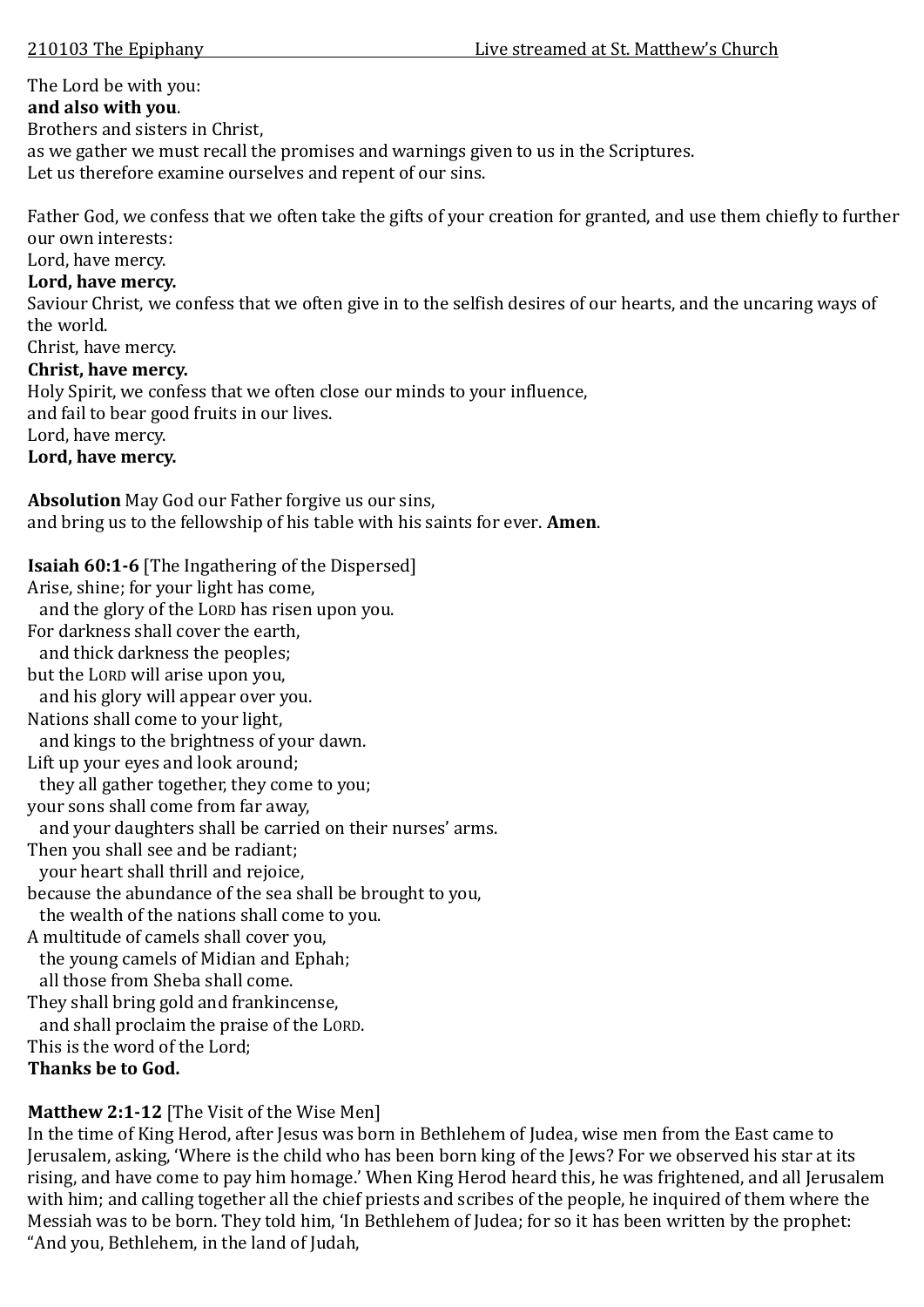are by no means least among the rulers of Judah;

for from you shall come a ruler

who is to shepherd my people Israel." '

Then Herod secretly called for the wise men and learned from them the exact time when the star had appeared. Then he sent them to Bethlehem, saying, 'Go and search diligently for the child; and when you have found him, bring me word so that I may also go and pay him homage.' When they had heard the king, they set out; and there, ahead of them, went the star that they had seen at its rising, until it stopped over the place where the child was. When they saw that the star had stopped, they were overwhelmed with joy. On entering the house, they saw the child with Mary his mother; and they knelt down and paid him homage. Then, opening their treasure-chests, they offered him gifts of gold, frankincense, and myrrh. And having been warned in a dream not to return to Herod, they left for their own country by another road.

This is the gospel of the Lord.

### **Praise to you, Lord Jesus Christ.**

#### **Sermon**

In the name of the Father, and of the Son, and of the Holy Spirit, Amen.

Today we celebrate the Epiphany – the [feast day](http://en.wikipedia.org/wiki/Feast_day) that celebrates the revealing of [God the Son](http://en.wikipedia.org/wiki/God_the_Son) as a [human being](http://en.wikipedia.org/wiki/Incarnation_(Christianity)) in [Jesus Christ.](http://en.wikipedia.org/wiki/Jesus_Christ) At Christmas, we heard the story of the revealing of Jesus as a baby to the Jewish people of Bethlehem; to Simeon at the gate of the Jerusalem Temple when he was brought to be circumcised. Revelation to the chosen people of God.

But today opens up a much larger picture – Jesus is revealed as the Son of God to the rest of the known world – to the Gentiles – to the non-Jews. To us.

How? Because of other-worldly signs, noticed far away by astrologers who watched the sky and the stars. And these Wise Men from the East – so-called pagans from today's Iraq and Iran – were sufficiently startled by the appearance of this star to trek right across the Iraqi river basins, through the Arabian desert and Syria, to Palestine, and to the little town of Bethlehem.

We're told that they were guided by a star. What an amazing story for us to take in! You can imagine how much more amazing it must have been to the people who heard it at that time in the towns of Syria where Matthew preached his gospel, whether they were Jews or Gentiles. This was something big; something very big indeed! Our Lectionary ties into Matthew's account directly with a prophecy of Isaiah about six centuries before Jesus' birth, written after the Israelites had returned from Exile in Babylon. We're told that camels would come from diverse places – Midian, Ephah and Sheba – all places in Northern Arabia and Iran - and that they would bring gold, and frankincense and myrrh.

The passage from Matthew about the visit of the Magi is the culmination of a whole tableau of events around the birth of this baby. Luke has a different memory of the night of Jesus' birth, which we heard at Christmas: that famous vignette of the shepherds going to Bethlehem to share the incredible, awesome vision that they'd experienced – a glimpse of the glory of God and of his heaven.

And we'd almost miss the last sentence – "and he was called Jesus, the name given by the angel before he was conceived in the womb." He was named from heaven. Luke was determined to convince his readers of the divinity of Jesus. Glory absolutely suffuses Luke's stories of the birth of Jesus.

But why are these great stories not in ALL the Gospels? Why does the visitation of the Magi appear only in Matthew, and not in Mark, Luke or John? Why is the Christmas story of angels appearing; of the heavenly host breaking through to our world and singing GLORY to poor rough shepherds recounted only in Luke's Gospel? We have all been seduced into a homogenised picture of the birth of Christ Jesus. Oh, we can blame the Christmas card manufacturers who blend pictures of shepherds, cribs and stables with ones of Three Wise Men on camels, and a dash of Santa Claus and holly to add spice to the twaddle they peddle! But we forget sometimes where these fabulous images of the birth of Christ come from, and the different sources in the different gospels.

You know that we try to read through one of the gospels each year, from Advent to Advent. This year it's the turn of St. Mark's Gospel. But … but why is today's reading from the Gospel of Matthew? Well, it's very simple - Mark doesn't say a word about the baby Jesus. Nothing about shepherds, heavenly angels, cribs and mangers. Not so much as a mention of Wise Men. Nothing. Mark's Gospel starts with Jesus as a thirty-year-old. No birth narrative at all! To be fair to Mark, all he wanted to do was to explain to his audience that Jesus was the Messiah promised to the Jews. In comparison, Matthew does the whole nine yards of the Christmas story. He did all of this to convince his Jewish Christian audience that indeed the baby was the long-awaited Messiah.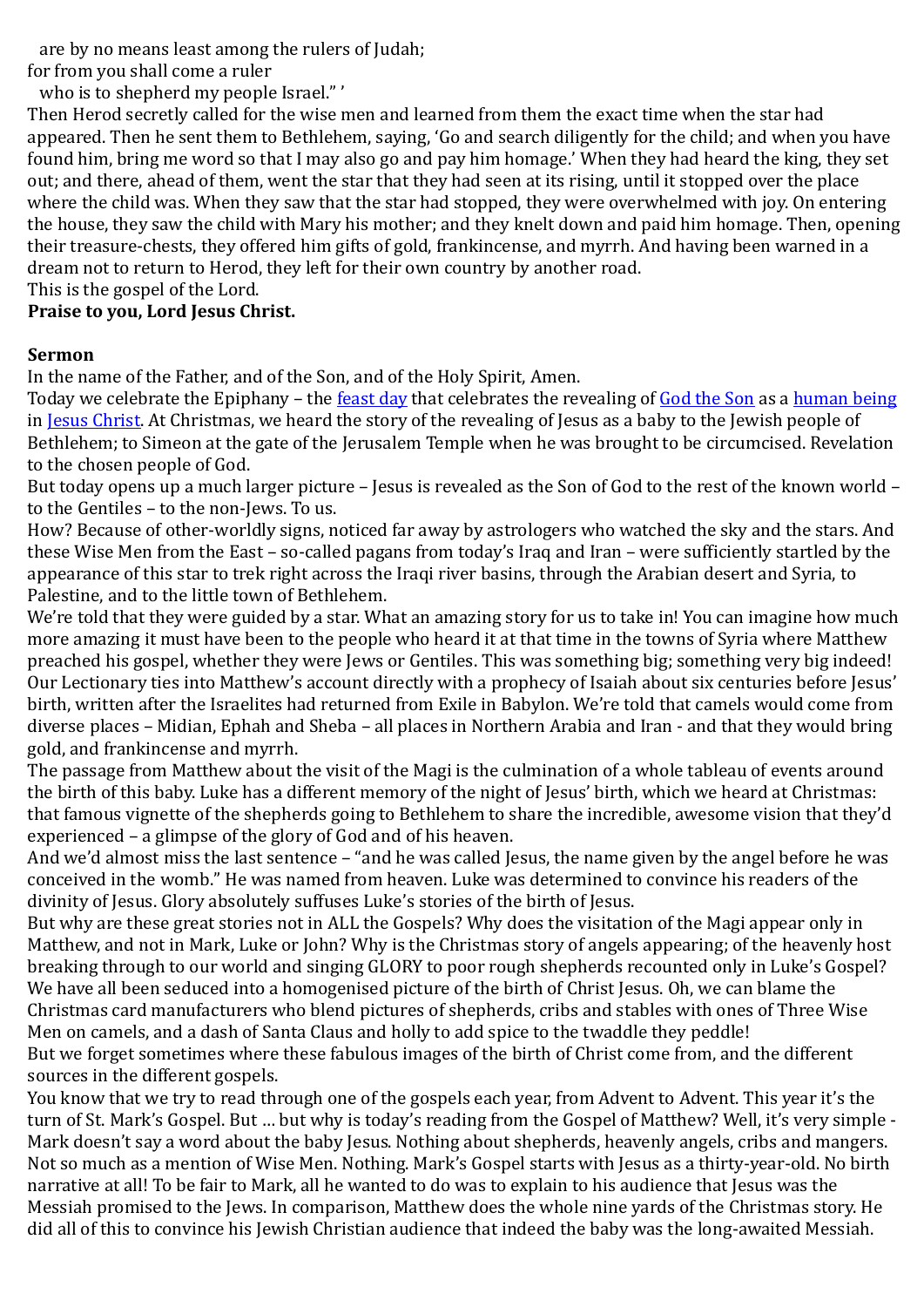John's Gospel is my personal favourite, though. It doesn't do the whole story, either. Jesus arrives in chapter one, fully-grown, to be baptised by John the Baptist, just like in Mark. But look at the gorgeous richness of the text in the middle! It positively oozes with the fabulous details of the story of Jesus's sojourn on earth; of his brilliant preaching. And John convinces us especially of Jesus' absolute godliness – he is divine. It is such a rich gospel that it's best read in small mouthfuls.

So we come to Luke. The old reliable. That suave evangelist, whose focus is to make the whole story of Jesus totally believable and normalised. His audience was the educated Roman and Jewish Christians throughout the Roman Empire.

Luke didn't attempt to write his version of the story of Jesus from scratch; he didn't think it was important to mention astrologers from East of the Roman Empire – no Magi, as we have seen.

I want to encourage you to see that all four gospels are different; that each one has elements of the incredible story of Jesus Christ. Because it is, in our rational world, quite incredible that God sent his Son to dwell on earth; that he sacrificed himself on the cross. That he offers us eternal life. No one gospel gives us all of that; each one colours in a part of the story; each shines a light into aspects which we would otherwise miss. Each twinkles with the richness of a jewel. Each reflects the light with a different sheen. The nuances, the different emphases, are what come out as we hear each gospel read continuously throughout the year.

Savour Mark this year, as we enjoyed exploring Matthew last year. Luke comes round again in 2022, and John pops out with his own rich insights, especially during Holy Week. I hope the same passion that afflicts me envelops you about these precious gospels. Happy New Year! Amen

#### **The Apostles' Creed**

I believe in God, the Father almighty, creator of heaven and earth. I believe in Jesus Christ, God's only Son, our Lord, who was conceived by the Holy Spirit, born of the Virgin Mary, suffered under Pontius Pilate, was crucified, died and was buried; he descended to the dead. On the third day he rose again; he ascended into heaven, he is seated at the right hand of the Father, and he will come again to judge the living and the dead. I believe in the Holy Spirit, the Holy Catholic Church, the communion of saints, the forgiveness of sins, the resurrection of the body, and the life everlasting. **Amen.** 

#### **Intercessions, beginning with the Collect of the Epiphany**

O God, who by the leading of a star manifested your only Son to the peoples of the earth: Mercifully grant that we, who know you now by faith, may at last behold your glory face to face; through Jesus Christ our Lord. **Amen.**

We offer our richest gifts of prayer and praise, knowing them imperfect but trusting in the holiness of Christ to make them holy. As the Wise Men were led by a star to Bethlehem, so guide your pilgrim church to worship in holiness and bow down in adoration until the time when your purpose is accomplished.

*hear our prayer*

Give wisdom to the rulers of the world, that they may see the light of truth and follow the way of peace. Let them not be move by fear or envy; make them ready to see you in what seems small and unimportant, so that your power is used not in pride but in service. *hear our prayer*